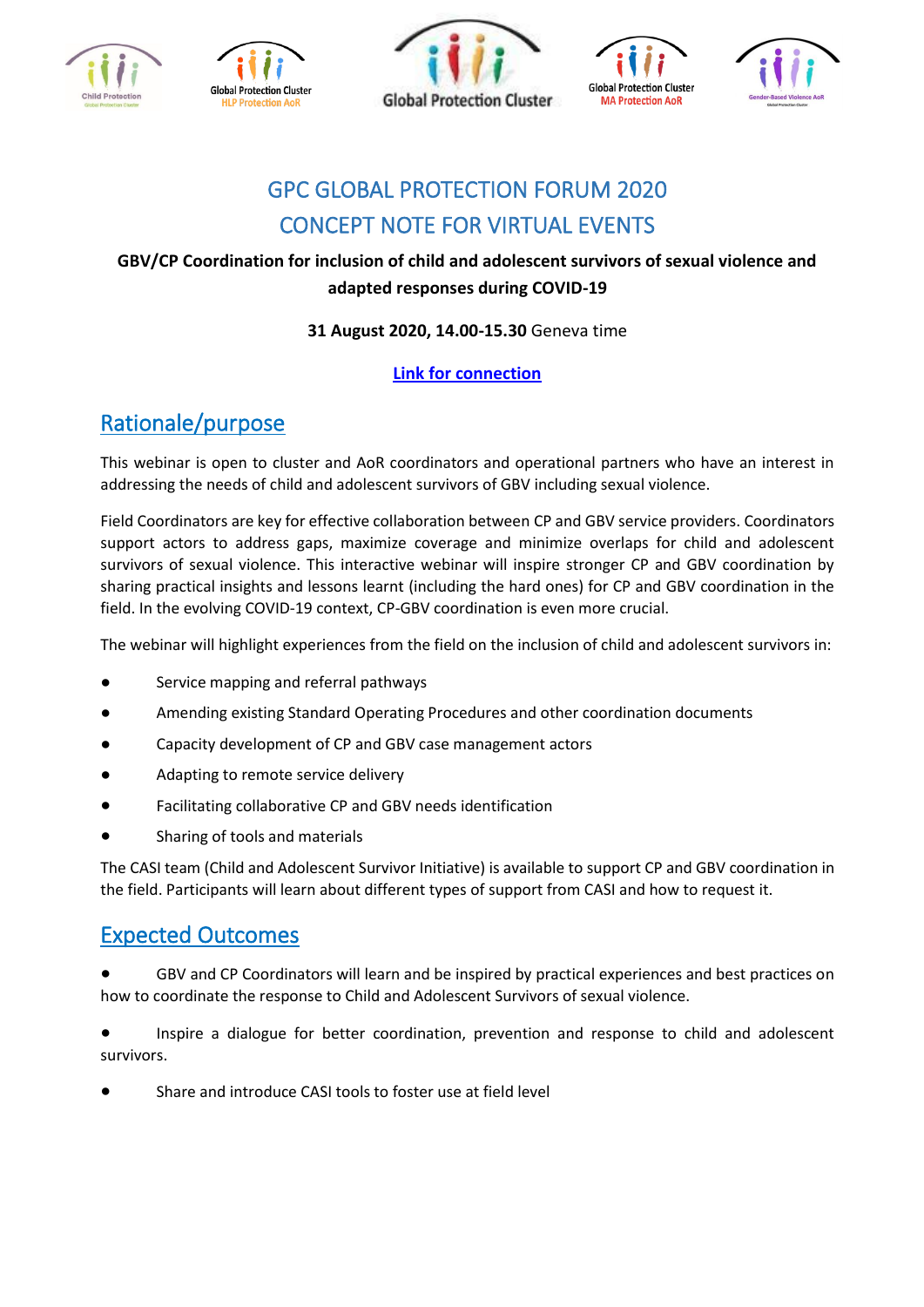









#### **Format**

*Language:* English *Time zone:* Geneva *Platform:* Zoom [\(Link for connection;](https://unfpa.zoom.us/j/98002086142) Meeting ID: 980 0208 6142)

Agenda for the Webinar

- Introduction and opening remarks
- Introducing CASI Phase II with a discussion on how coordinators can get involved
- Sharing of experiences and brief case-studies from Iraq and Niger where CP and GBV
- coordination mechanisms are working together to address the needs and risks for the child and adolescent survivors. Highlighting coordination best practices and how CP-GBV coordination has been adapted in response to COVID-19
- Sharing of practical examples and tools for coordination from CASI phase II
- CASI Learning Programme and Technical capacity development
- Question and answers
- Closing remarks

## **Speakers/Moderator/ technical donor partner**

- **Event moderator(s):** Carina Hickling & Vivian Koech
- **Speakers:** Sharing of experiences: Iraq and Niger GBV and CP Coordinators CASI Learning Programme and Technical capacity development Jennifer Lee, Tizita Tekletsadik IRC, South Sudan National NGO partners AYA and UNIDOR
- **Donor technical partner:** NRC/Norwegian Ministry of Foreign Affairs (NMFA)

### **Field Cluster/Operations**

Iraq and Niger (GBV and CP Coordinators).

### Pre-event questions /survey to be shared with participants:

No

To request support from CASI (the Child and Adolescent Survivor Initiative), please reach out directly to the Global CP AoR Help Desk [\(lbienkowski@unicef.org\)](mailto:lbienkowski@unicef.org) and the GBV AoR CASI Focal Point [\(ruehl@unfpa.org\)](mailto:ruehl@unfpa.org) in one email. Ideally, these requests should be submitted jointly by CP and GBV Coordinators.